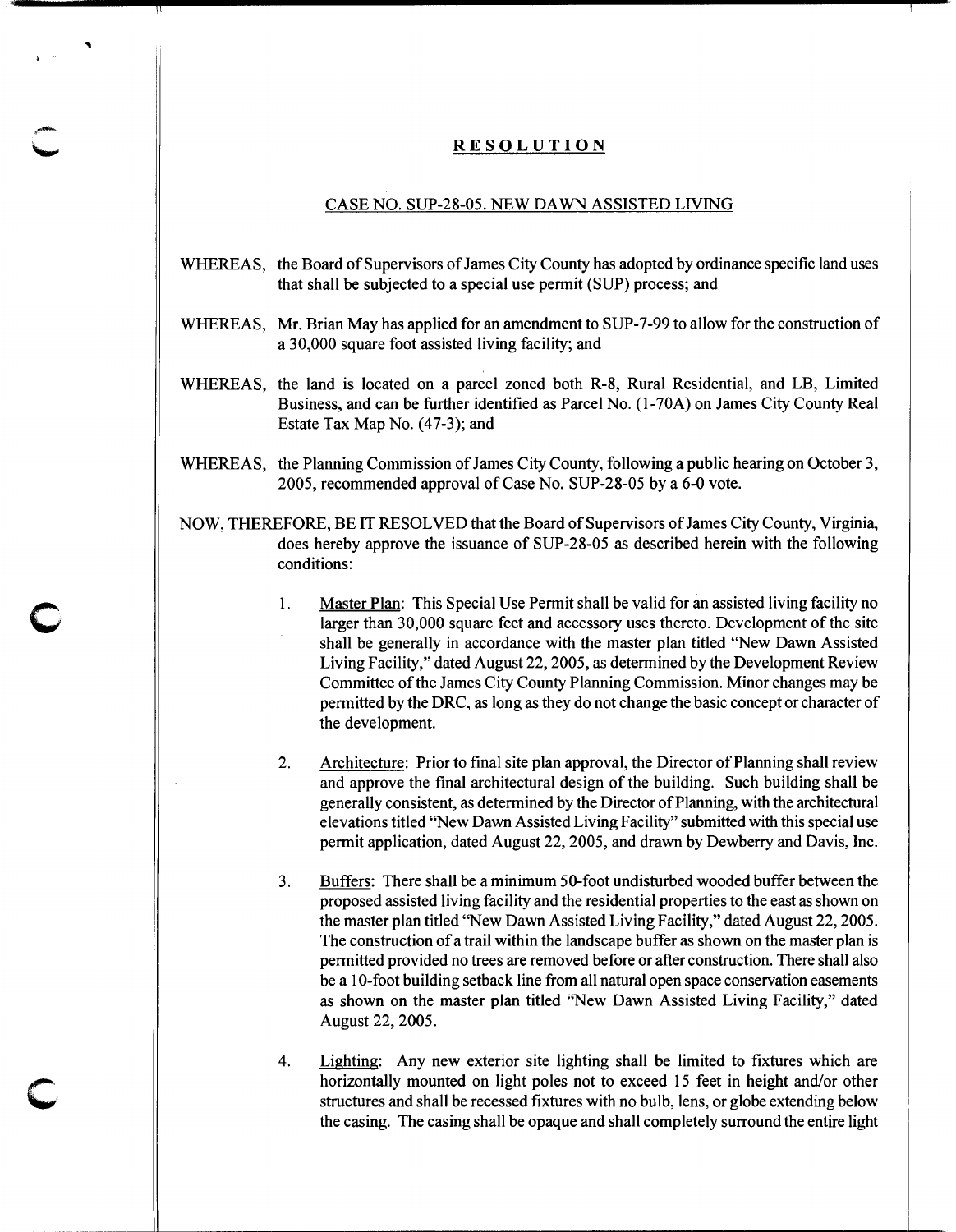fixture and light source in such a manner that all light will be directed downward and the light source is not visible from the side. No glare, defined as 0.1 footcandle or higher, shall extend outside the property lines.

- 5. Dumpsters: All dumpsters and heating and cooling units, whether on the ground or affixed on the rooftop, shall be screened from view by landscaping , fencing, or other alternative that provides similarly adequate screening, as determined and approved by the Director of Planning prior to final site plan approval.
- 6. Archaeology: A Phase I Archaeological Study for the entire site shall be submitted to the Director of Planning for review and approval prior to land disturbance. A treatment plan shall be submitted and approved by the Director of Planning for all sites in the Phase I study that are recommended for a Phase II evaluation and/or identified as eligible for inclusion on the National Register of Historic Places. If a Phase II study is undertaken, such a study shall be approved by the Director of Planning and a treatment plan for said sites shall be submitted to, and approved by, the Director of Planning for sites that are determined to be eligible for inclusion on the National Register of Historic Places and/or those sites that require a Phase III study. If in the Phase III study, a site is determined eligible for nomination to the National Register of Historic Places and said site is to be preserved in place, the treatment plan shall include nomination of the site to the National Register of Historic Places. If a Phase III study is undertaken for said sites, such studies shall be approved by the Director ofPlanning prior to land disturbance within the study areas. All Phase I, Phase II, and Phase III studies shall meet the Virginia Department of Historic Resources' *Guidelines for Preparing Archaeological Resource Management Reports* and the Secretary of the Interior's *Standards and Guidelines for Archaeological Documentation,* as applicable, and shall be conducted under the supervision of a qualified archaeologist who meets the qualifications set forth in the Secretary of the Interior's *Professional Qualification Standards.* All approved treatment plans shall be incorporated into the plan of development for the site and the clearing, grading, or construction activities thereon.

c

c

- 7. Buffer Enhancement: Prior to the issuance of a certificate of occupancy for the assisted living facility, the natural open space easement along Jamestown Road as designated on the master plan titled "New Dawn Assisted Living Facility," dated August 22, 2005, shall be seeded with a native woodland mix to enhance the buffer. The composition of this mix shall be indicated on the site plan and shall be approved by the Director of Planning prior to final site plan approval.
- 8. Enhanced Landscaping: The landscape plan shall be approved by the Planning Director prior to final site plan approval for any section or phase of this project and shall include enhanced landscaping around the perimeter of each building, so that the required number of plants equals at least 133 percent of the County's Landscaping Ordinance requirements with a minimum of 33 percent of the required number of trees being evergreen.
- 9. Water Conservation: The owner shall be responsible for developing and enforcing water conservation standards to be submitted to and approved by the James City Service Authority prior to final development plan approval. The standards may include, but shall not be limited to such water conservation measures as limitations on the installation and use of irrigation systems and irrigation wells, the use of